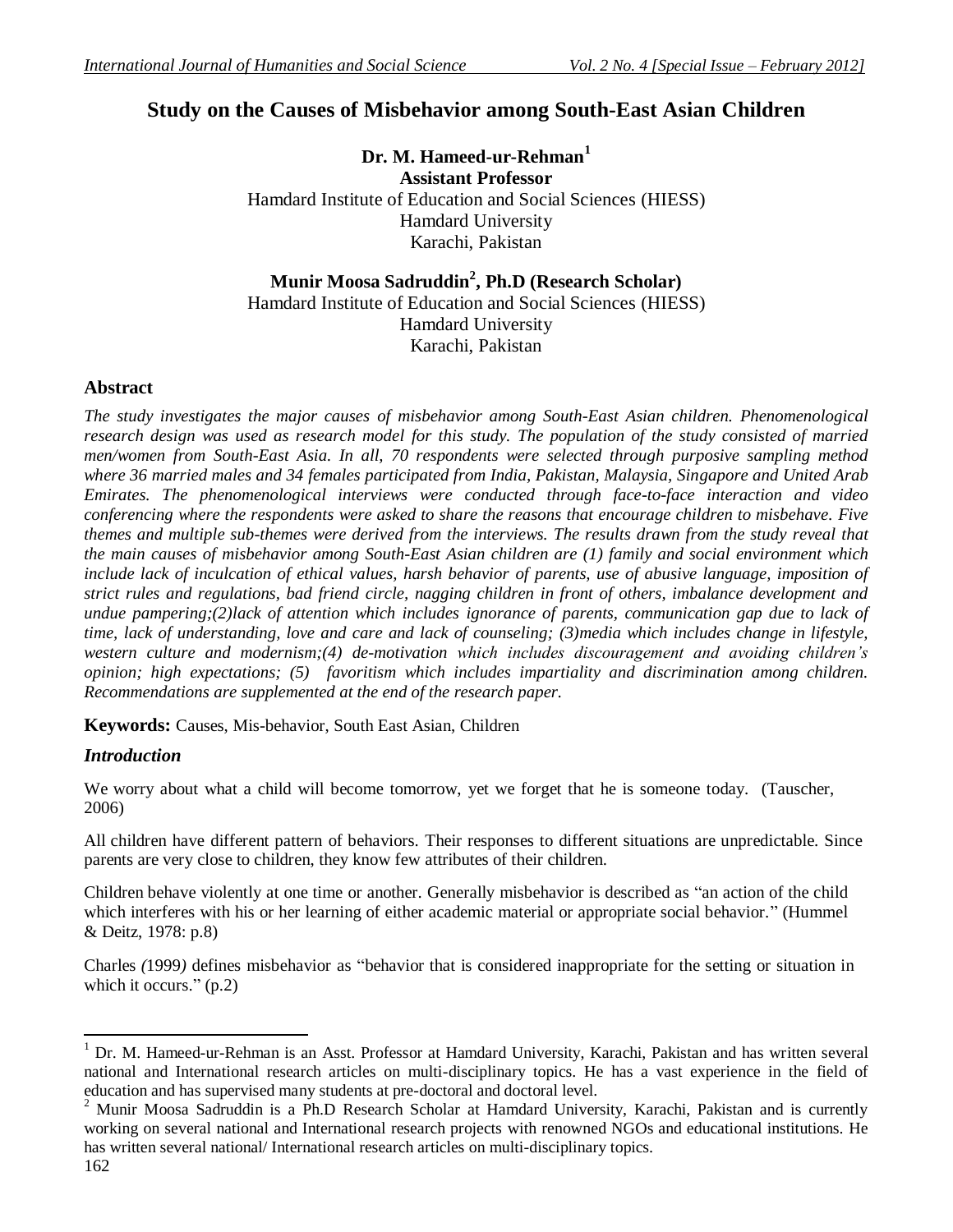According to Watson  $&$  Swin (2011), the behaviors that are visibly harmful to human or the environment are coined as misbehavior. However, thoughts or feelings should not be defined as misbehavior.

Seidman (2005, p.41) classified behavior into one of five different types: aggression, immorality, defiance of authority, class disruptions, and behaving mischievously. These behavior occur either inadvertently (coughing or sneezing for example) or intentional (talking, yawning loudly etc. However, Lukes & Tara (2011) identified two types of common misbehavior among children: aggressive and passive.

Many researchers have identified various contributing factors towards different behavior pattern of children. According to (Dreikurs, 2004), there are four reasons why children misbehave: (a) to get attention, (b) power, (c) revenge, or (d) to make their parents feel inadequate. Attention seeking children are verbose and expose more. They are confident to ask questions and often show off to gain others attention. Power seeking children feel that they are liberal to do any thing they want to do and no one can dictate them for any thing which they don"t want to. They prefer lying, and are short-tempered. Revenge seeking children continually feel a deep sense of despair and worthlessness while inadequate children are those who receive constant criticism from parents and peers. They think that they are worthless.

UMES (1999) identified 7 reasons for the causes of misbehavior among children which include lack of attention; imitating others; curious to know; want independent life; feeling threatened or afraid; feeling bad about themselves and when they are tired, hungry or sick.

# **Design of the Study**

The specific phenomena that was focused in this study was "causes of misbehavior" among South-East Asian children. Following were the central research questions for the study

- 1. What are the causes of misbehavior among your children?
- 2. Suggest the way to control behavior problems in children

For the purpose of this study, the following operational meanings are defined:

*Mis-behavior*- any behaviour which is socially unacceptable and inappropriate to parent

*Children-* It is presumed for this study that any one between the ages of 3-12 is termed as children

*South East Asian-* It includes the following countries: Malaysia, Pakistan, India, Singapore and United Arab Emirates

# *Methodology*

To research is "to search again or in a new way" (Becker, 1992, p. 31). The phenomenological research approach was selected as the methodology for this study. Although the origins of phenomenology can be traced back to Kant and Hegel, Vandenberg (1997, p. 11) regards Husserl as "the fountainhead of phenomenology in the twentieth century".

According to Creswell (2006), "the basic purpose of phenomenology is to reduce individual experiences with a phenomenon to a description of the universal essence" (p. 58)

The phenomenological approach helps to understand the phenomena from the perspective of experienced people. Bruyn (1966: p. 90) stated [that] " phenomenology serves as a rationale behind efforts to understand individuals by entering into their field of perception in order to see life as these individual see it"

Some of the better known phenomenological researchers and teachers of research methods are Giorgi et al. (1971), Colaizzi (1978) and van Manen (1984, 1990). In this study, Colaizzi (1978) method of phenomenology is adopted. Seven steps prescribed by Coliazzi's for phenomenological research are: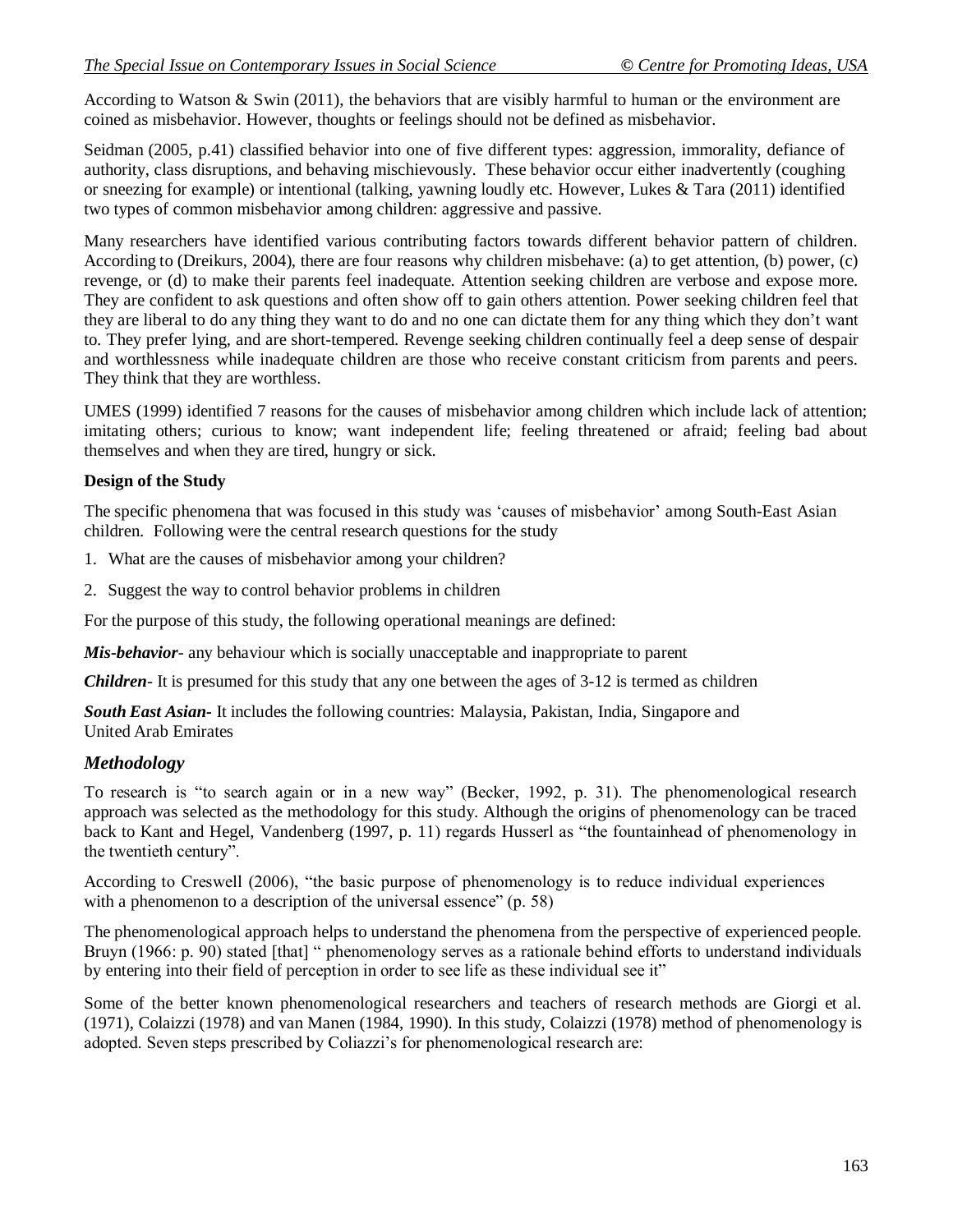| <b>Colaizzi's Seven Steps</b>                                    | <b>Coding Steps, Grouping and Analysis</b>           |
|------------------------------------------------------------------|------------------------------------------------------|
| of Phenomenological Analysis                                     |                                                      |
| The researcher reviews the collected data and                    | Personal Log Coding (Interview)                      |
| become familiar with it. Through this process they               | Inherent Meaning Coding (Interview)                  |
| gain a feeling for the subject's <b>inherent meanings</b> .      |                                                      |
| 2. The researcher returns to the data and focus on those         | <b>Identification of Important Statements Coding</b> |
| aspects that are seen as most important to the                   | (Interview)                                          |
| phenomena being studied. From the data they                      |                                                      |
| extract significant statements.                                  |                                                      |
| 3. The researcher takes each significant statement and           | Analytical Log Coding (Interview)                    |
| formulates meaning in the context of the subject's               |                                                      |
| own terms.                                                       |                                                      |
| 4. The meanings from a number of interviews are                  | Scheme Grouping (Interview)                          |
| grouped or organised in a <b>cluster of themes</b> . This step   | Theme Identification (Entire Dataset)                |
| reveals common patterns or trends in the data.                   |                                                      |
| 5. A detailed, analytic description is compiled of the           | Analytical Log Grouping (Interview)                  |
| subject's feelings and ideas on each theme. This is              | <b>Final Categorisation (Entire Dataset)</b>         |
| called an exhaustive description.                                |                                                      |
| The researcher identifies the <b>fundamental structure</b><br>6. | Key Feature Grouping (Interview)                     |
| 7. The findings are taken back to the subjects who               | Post Interview Follow-up meeting                     |
| check to see if the researcher has omitted anything.             |                                                      |
| This is called a member check.                                   |                                                      |

### **Table 1: Phenomenological Analysis Mapped Against the Coding and Analysis**

# **Population and Sampling**

The population for the study consisted of all the married men and women of South-East Asia. The purposive sampling method was employed for this study. According to Welman & Kruger (1999), this method is one of the most important kind of non- probability sampling to identify the respondents. The sample comprised of 70 married men/women having children from the selected South East Asian Countries which included United Arab Emirates, Pakistan, India, Malaysia and Singapore. The distribution of the number of respondents on the basis of gender and country are given below:

|  | Table 2: Distribution of the respondents |  |  |
|--|------------------------------------------|--|--|
|--|------------------------------------------|--|--|

| <b>Gender</b> | оf<br><b>Number</b><br><b>Respondents</b> | <b>Percentage</b> |
|---------------|-------------------------------------------|-------------------|
| Male          | 3h                                        | 51.42             |
| Female        | 34                                        | 48.57             |
| Total         |                                           | 99.99             |

| Table 3: Distribution of the Respondents on the basis of country |  |  |
|------------------------------------------------------------------|--|--|
|------------------------------------------------------------------|--|--|

| Country                     | <b>of</b><br><b>Number</b> | Percentage |
|-----------------------------|----------------------------|------------|
|                             | <b>Respondents</b>         |            |
| Pakistan                    | 14                         | 20%        |
| India                       | 14                         | 20%        |
| Malaysia                    | 14                         | 20%        |
| <b>United Arab Emirates</b> | 14                         | 20%        |
| Singapore                   | 14                         | 20%        |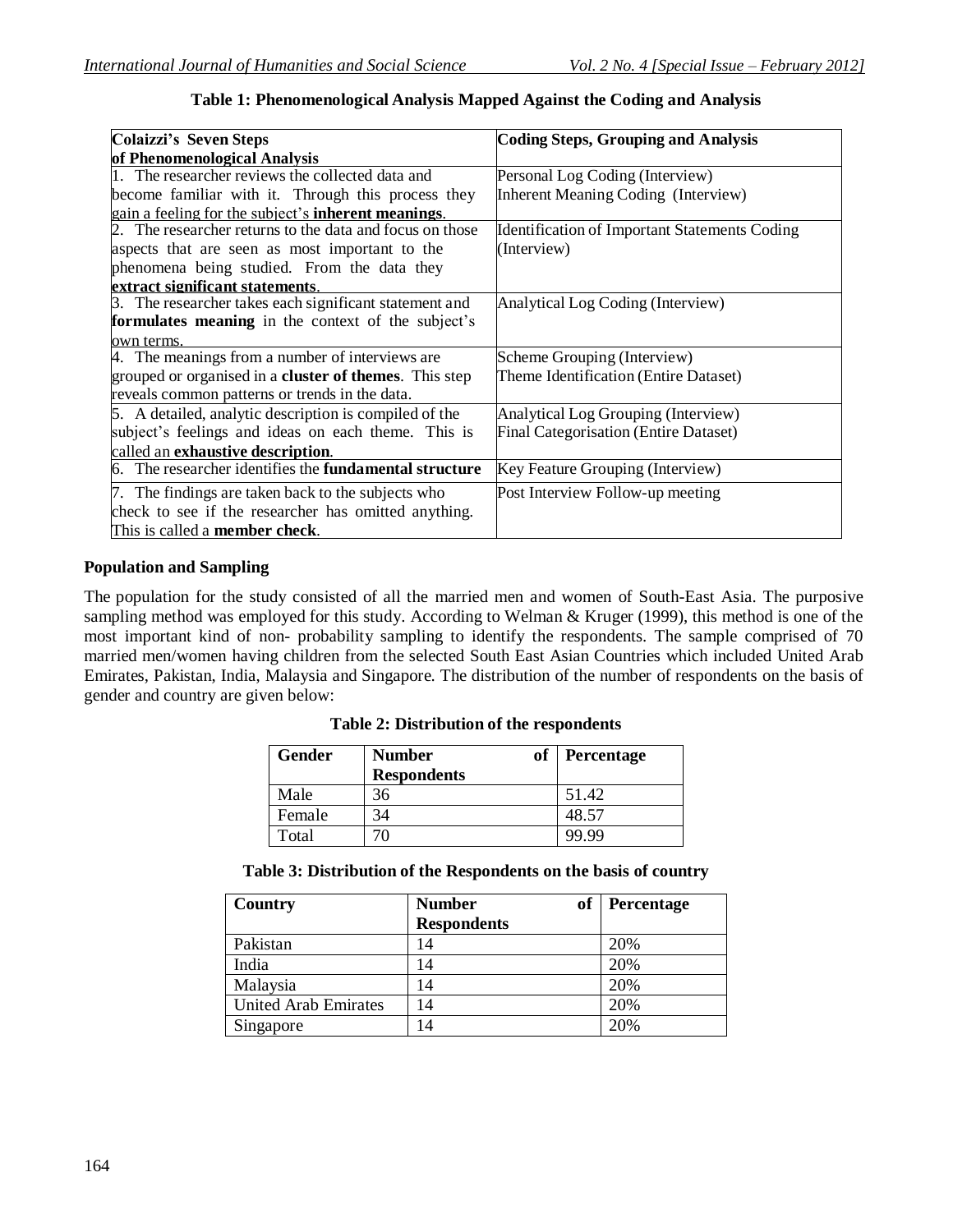

### **Figure 1 : Distribution of Respondents on the basis of geographical participation**

Structured phenomenological interviews were conducted to collect data, which involved 36 married male and 34 married female respondents. The multi disciplinary respondents from different parts of South East Asia were invited for this study. Written consent was obtained from each participant. My questions were "directed to the participant's experiences, feelings, beliefs and convictions about the theme in question" (Welman & Kruger, 1999, p. 196). Interviews were held through face- to face and video conferencing. The following questions were asked:

- 1. What in your opinion are the main causes of misbehavior among children?
- 2. How can we overcome these issues? Give example, if any

To create a relaxed atmosphere, the aim of this study was explained to each participant. Each interview lasted for 10-15 minutes. The interviews were transcribed from the audio/video tape and the significant statements extracted from these transcriptions became the raw data for the analysis. These transcriptions were subjected to phenomenological analysis using the methodology as developed by Colaizzi (1978).

### **Findings**

After extracting the significant statements from all transcriptions, the data was organized into clusters of themes. Five main themes while various sub-themes emerged from the interviews. Each theme is presented followed by quotes extracted from the interviews.

The following main themes and sub-themes were extracted from the interviews:

| Theme 1     | <b>Family and Social Environment</b>  |  |
|-------------|---------------------------------------|--|
| Sub- Themes | Lack of inculcation of ethical values |  |
|             | Harsh behavior of parents             |  |
|             | Use of abusive language               |  |
|             | Strict rules and regulations          |  |
|             | Friend circle                         |  |
|             | Nagging in front of others            |  |
|             | Imbalance development                 |  |
|             | Undue pampering                       |  |

### **Table 4: Theme 1 and List of Sub-Themes**

#### **Table 5: Theme 2 and List of Sub-Themes**

| Theme 2 | <b>Lack of Attention</b>              |
|---------|---------------------------------------|
|         | Ignorance of parents                  |
|         | Communication gap due to lack of time |
|         | Lack of understanding, love and care  |
|         | Lack of Counseling                    |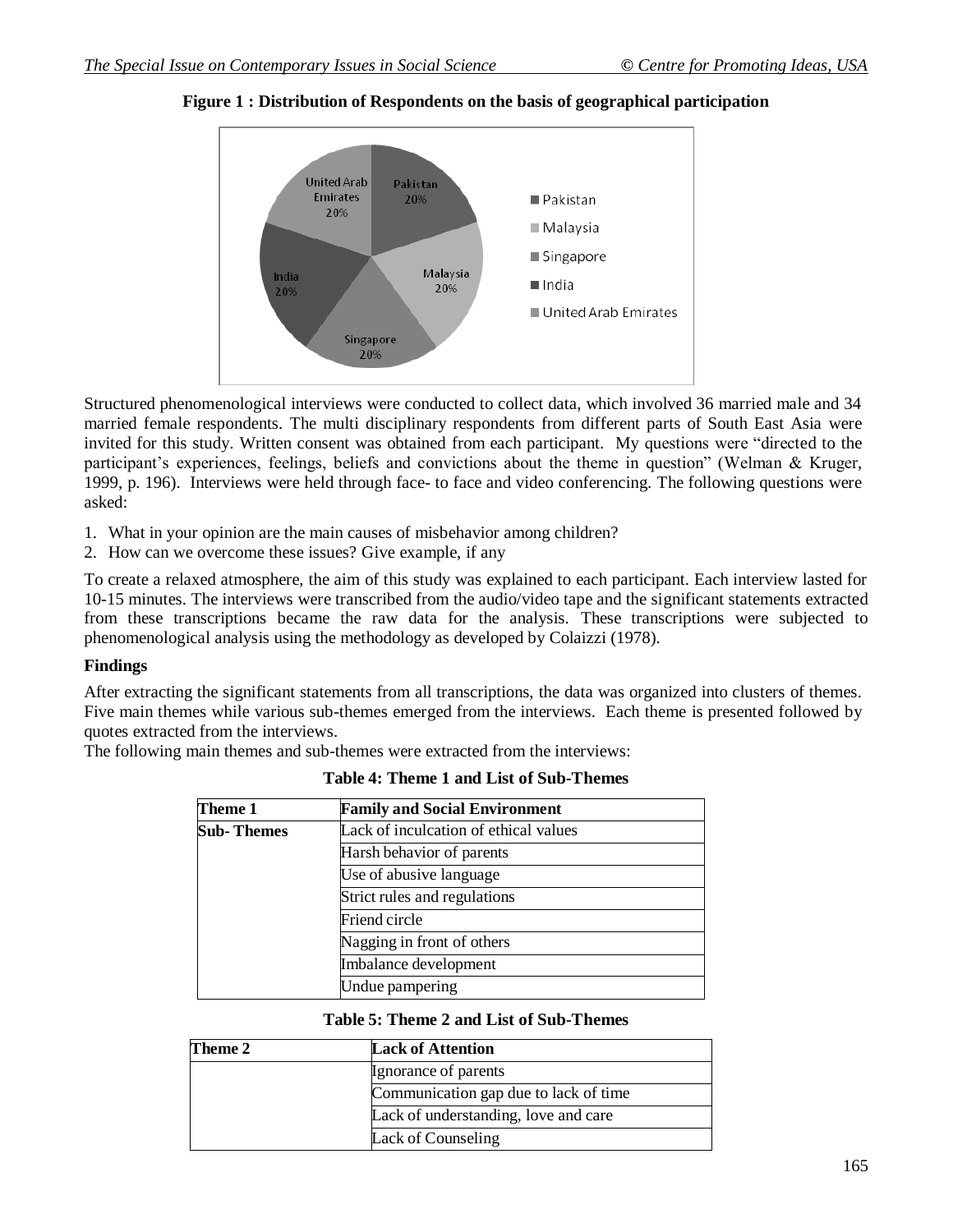| Theme 3          | Media                         |
|------------------|-------------------------------|
| <b>Sub-Theme</b> | Change in lifestyle           |
|                  | Western culture and Modernism |

### **Table 6 : Theme 3 and List of Sub-Themes**

#### **Table 7: Theme 4 and List of Sub-Themes**

| Theme 4    | De-motivation            |
|------------|--------------------------|
| Sub- Theme | Discouragement           |
|            | Avoid children's opinion |
|            | High expectations        |

#### **Table 8 : Theme 5 and List of Sub-Themes**

| Theme 5   | Favoritism     |
|-----------|----------------|
| Sub-Theme | Impartiality   |
|           | Discrimination |

#### **Analysis**

From the interviews, five themes were derived. Many unique key factors were identified from the rich perspectives of married men and women of the South East Asia.

Fifty two respondents believed that the major causes which lead children towards mis behavior is *family and social environment.*

Under the first category, the following sub-themes emerged from the interviews: harsh behavior of parents towards children; nagging in front of others; lack of inculcation of ethical values; use of abusive language; strict rules and regulations; imbalance development and friend circle.

The first place where a child interacts is family and the surroundings. If proper environment is not provided to the child, children may not behave in an appropriate manner.

According to (Guez & Allen, 2000: p.15) "environment has a significant influence on the development of the individual and on his/her subsequent behavior and attitudes." It is important to provide good environment to children from normal development. Unhealthy environment will adversely affect development and behavior.

Behavior is related to a child's developmental stage and environment. According to Common Wealth of Australia (2009), combination of factors, including individual characteristics, social and environmental influences, may contribute to children developing serious behavior problems. In most cases, occurrences of troublesome behavior are mild or infrequent and resolve over time. But if the conducive environment is not provided to the children, then the behavior problem may escalate and difficult to control.

NIMH (2000) research points to the importance of a nurturing social environment in childhood, good early education and success in academic areas. Research findings indicated that there are multiple factors which shape antisocial behavior. Some factors relate to characteristics within the child, but many others relate to factors within the social environment.

One of the respondents replied

# **"Basically children are not stubborn by birth; they learn to misbehave from environment and strict policies urge them to misbehave. (***Aslam<sup>3</sup> , Pakistan)*

Nagging children in front of others is considered as an insult by children. It not only de- motivates children but also diminishes confidence level, which in result develop permanent disability in adapting social environment.

<sup>&</sup>lt;sup>3</sup> The name is a Pseudonym. This method has been employed throughout this study to maintain confidentiality of the participants.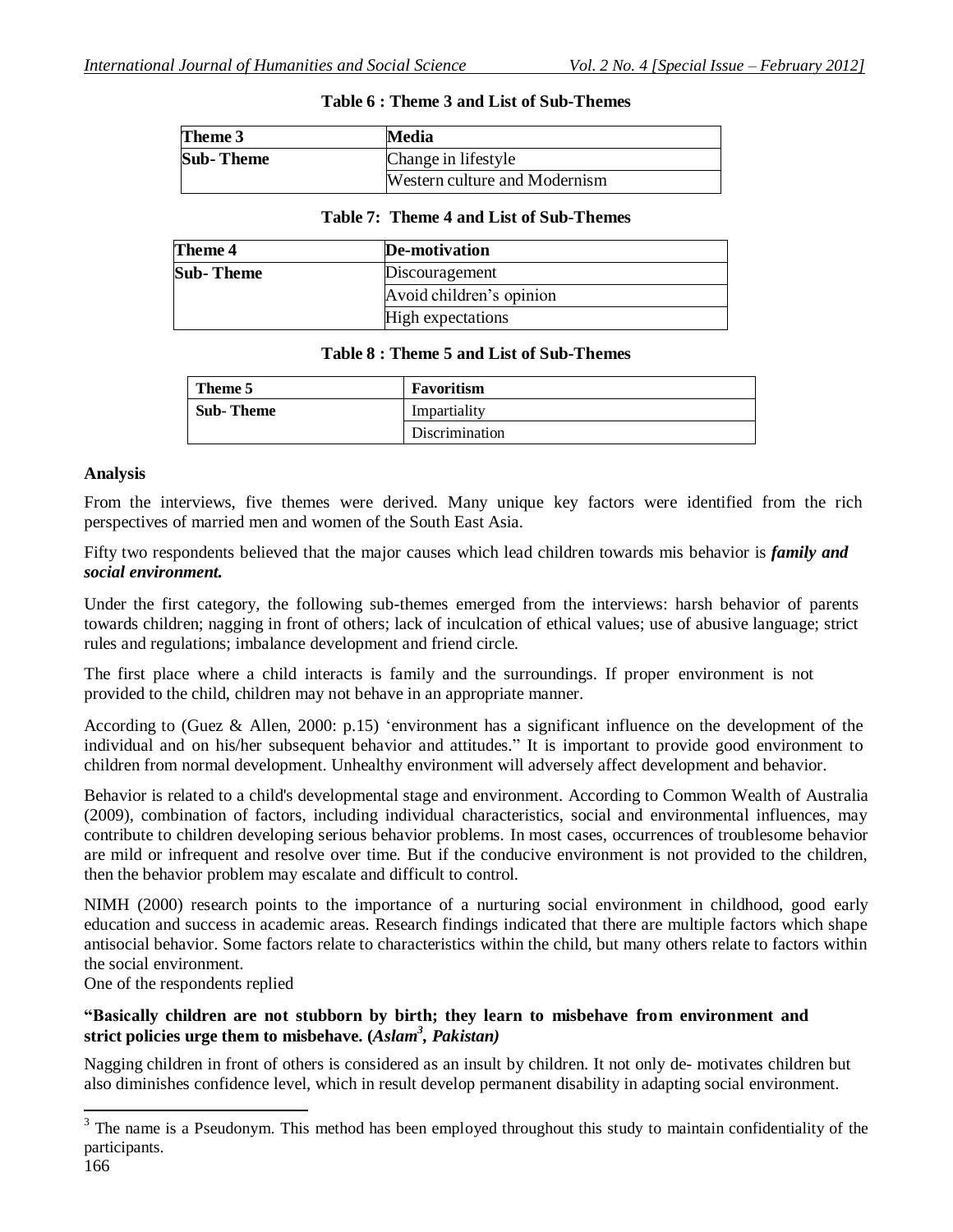(Bernstein, 2006: p.12) suggested "nagging can cause children to stop listening or to become more defensive or resentful."

The consequences of nagging was shared by one of the respondents

**"Whenever we go to supermarket, my son mostly demands for expensive items. I often nag him in front of others to control his behavior but it makes him angrier; as a result, he sometimes throws tantrums."** *(Sherry, Malaysia)*

Another respondent identified nagging as the main factor of developing aggressive behavior in children

"There are various reasons that lead to the peculiar behavior of kids at an early age. The major reason is **abusive and nagging parents. I often start nagging my children in front of close relatives like grand parent** because I feel it as the best way of controlling children behavior. This has led my child towards more **aggressive behavior than he had earlier and he has also started treating us in the same pattern during social gathering."** *(Krishna, India)*

Children are very emotional and they need their space. They have sentiments and they struggle to build their own rapport in society. But when elders treat them with negative comments, violent attitude in children start growing. Therefore parents must try to value their children and discuss the issues with them at home, keeping the environment conducive.

Friend circle is another dimension, which has a lot of impact on child"s personality. Children have friends of different age. They feel more comfortable in sharing their spare time with friends than with family members.

As a child grows physically and mentally and enters school, a new social environment is experienced by them to nurture. Gradually, they feel attachment with their class-mates and people in the surroundings and start sharing their emotions and happy moments with them. During this phase, they are victimized to social attachments and start imitating his/her friend and repeat the same sets of behavior at home and society (both positive and negative), which are used by their friends. Two of the respondents said

**"Friend circle lead to violence among children. Solving this issue is very tough as these days, children are smart. Advise and teach them rather stopping them from any thing."** *(Ray, Malaysia)*

**"In some manners we can say that the company and society teaches him or her to have the same path like they have. Company does matter!"** *(Joseph, United Arab Emirates)*

Two theoretical models (Martin & Febes, 2009) have been debated- both trying to account for friends" apparent detrimental influences. The first model proposes that undesirable peers cause later problem behavior whereas the second model proposes that undesirable friends or having no friends at all are by-products of earlier behavior problems.

One of the parents shared his experience

"I have a kid and he tries to get everything whenever we go out for shopping because his friends are **having those things so he also wants to have those. The biggest thing which causes so many errors is to leave our children with spoilt friends."** *(Arbab Khan, United Arab Emirates)*

Another parent considered over pampering and friend circle as the main cause of misbehavior problems among children.

**"My younger child spends lavishly. I blame myself because he was pampered. But now his friends" are brain-washing him to demand us for money. He usually calls names and also fights with us to get money. He is so involved in friendship that he last month, he theft money from my elder son"s drawer. He failed in examinations and giving full time playing cricket. He de-values our opinions because his friends are every thing for him."** *(Daisy, Singapore).*

One of the closest structures to the child is indeed the family home and is therefore a dominant part of a child"s immediate environment. (DeHart, et al, 2004)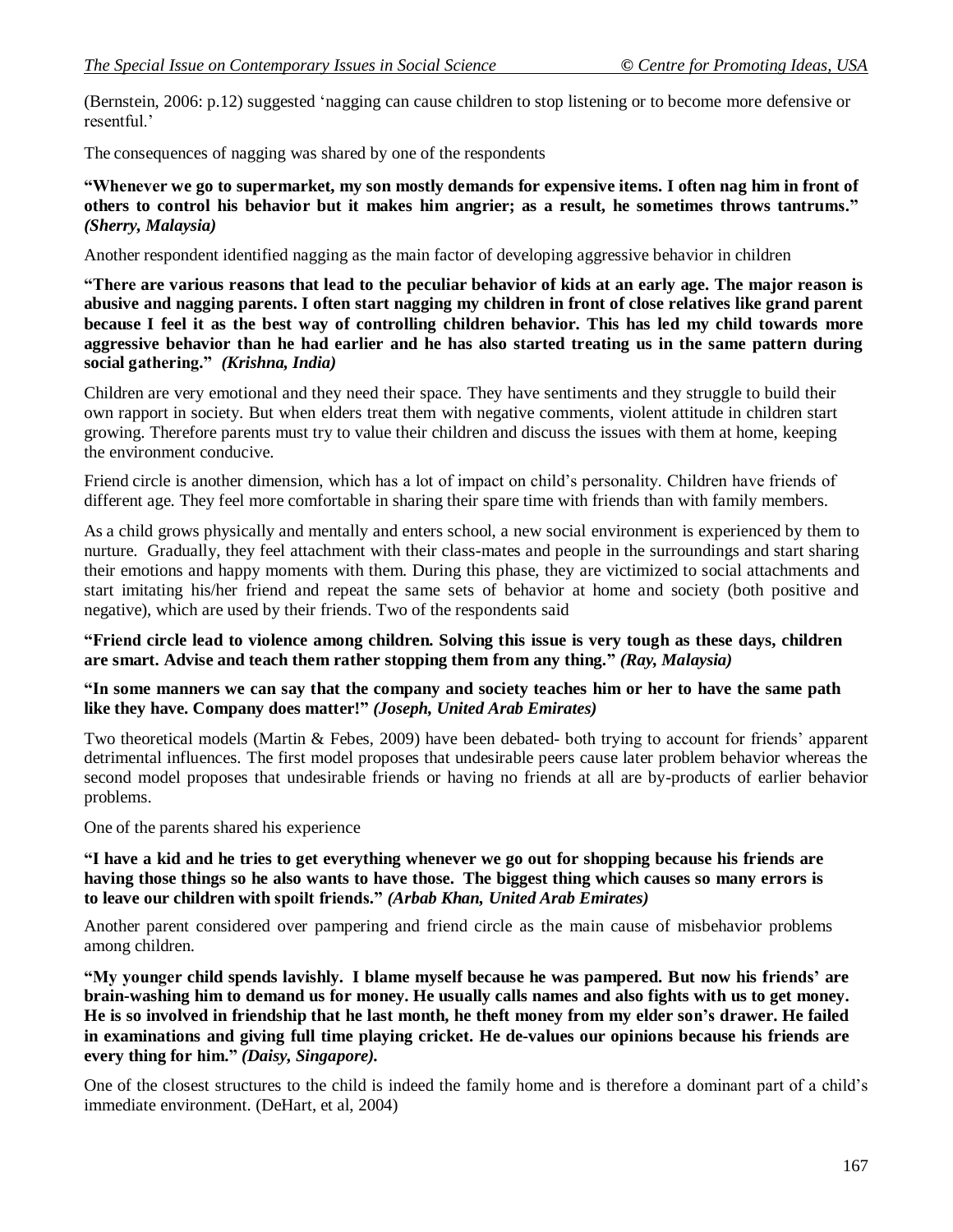Children prefer to interact with parent and most usually, with siblings. Bandura"s social learning theory (Bandura, 1977) finds that children model behavior which they observe from people around them. The reaction of the family at home has direct effect on behavioral traits of children (Woolfolk, 2008) It"s a fact that most of the children do not like to follow strict rules and regulations but the parents in most of the Asian countries want their children to be well- groomed for which they impose strict rules and regulations on children without considering the fact that strict rules disrupt behavior rather grooming. Since the liberty and decision making power is taken away from the children by imposing rules, they behave aggressively to express their view. In this regard, two of the respondents shared

**"Children want to test whether caregivers enforce strict rules or not. If the strict rules are imposed, they try to compare such rules to others and later start developing negative feelings for parents. They experience different sets of expectations from teachers and parents; they want independent life and if we stop them, they misbehave. … if children are ill, feeling bore, hungry, sleepy or upset they are unable to express these feelings in a dominating house and express their feelings with wrong pattern of behavior."** *(Aaron, Malaysia)*

**"Too much strict rules and regulations or rigidity in parent"s behavior spoils children."** *(Sania, Pakistan)*

However, one of the respondents was in favor of strict rules and regulations

### **"There is a fault in training giving by elders. More freedom and modern values prevailed in society leads to frustration and criminal activities. We must follow strict rules and code of conduct to develop personality of our children."** *(Salma, Pakistan)*

Children behavior pattern can easily be observed by teachers. Excessive parental control can also lead to child disruptive behavior at school. Children either fight or argue with classmates and with children of younger age to take out their frustration. Controlling parents do not teach their child to function independently rather make child rebellion. Such parents often punish or abuse their children for thinking independently, which in turn, can cause children to show symptoms of rebellion, aggression, violence, or criminal behavior (Edwards, 2000).

According to the research study, Children from homes where domestic violence is occurring are also more likely to exhibit aggressive behavior (Forrstrom & Rosenbaum, 1985; Hughes, 1988; Jaffe et al., 1986; Mathias et al., 1995; Mertin & Mathias, 1991; Sternberg et al., 1993)

# **"The major reasons are: vacuum between the parents; arguing and fighting parents in front of their children."** *(Pooja, India)*

In most of the Asian countries, family fights and domestic violence are routinely observed among parents and grand parents. Children are crushed in between as their personality is completely erupted. One of the respondents shared that when he was young he experienced abusive languages used at home and violent fight between parents. This also compelled him to run-away from home.

**"One of the main reasons of mis-behavior problem among children is due to unhealthy family environment. I have provided best possible environment to my children but when I was a child, I ran away from home because the exchange of abusive language between my mother and father was routinely observed by me. I had no choice then to leave my home forever. Lately I returned but the scars are still embossed in my feelings."** *(Laxmi, India)*

Another respondent considered parent as the main root cause of promoting mis-behavior among children

**"When the parents fail to give homely manners to their children; no guidance and time, children misbehave. Parents don"t know how to train themselves then how could we expect children to behave properly. In most of the cases, parent"s fights due to their personal problems in front of their kids may also lead to misbehavior among children***." (Jack, Singapore)*

Several studies (WHO, 2002; James, 1994; David, 2001) also reveal that children who witness domestic violence are more likely to be affected by violence as adults – either as victims or perpetrators.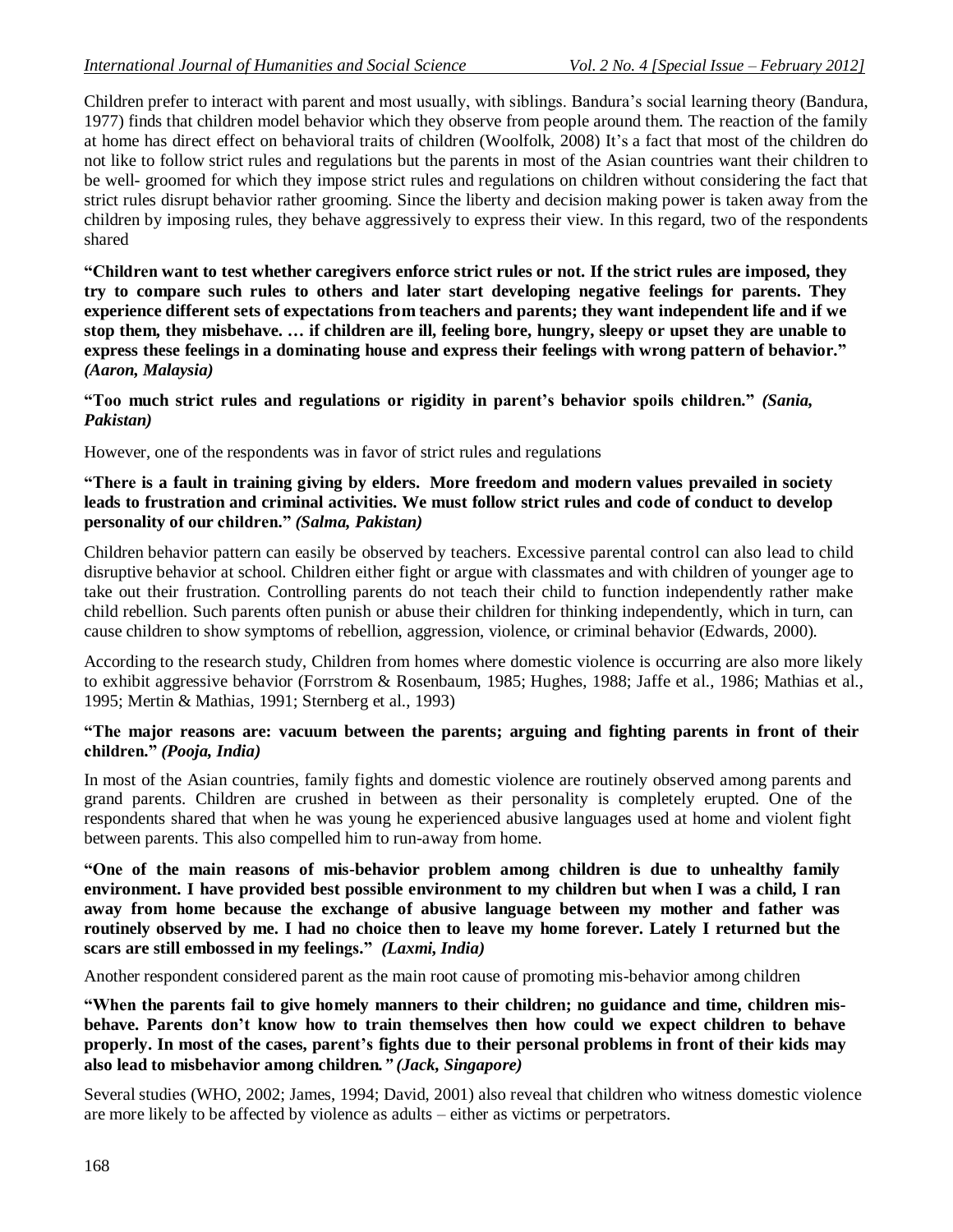None of the respondent agreed that they follow domestic violence, but the attributes of hesitance were observed during interview among few of the participants, who considered family issues as the cause of misbehavior among children. Some studies suggest that 30% of boys exposed to interparental violence will grow up to be violent themselves (Jaffe et al, 1990, quoted in Margolin & Gordis, 2000). This is horrifying, however it still means that 70% will not grow up to be violent and will not go on to 'reproduce the cycle of violence'.<sup>4</sup> Both boys and girls who witness domestic violence quickly learn that violence is an appropriate way of resolving conflict in human relationships (Jaffe et al. 1990).

One of the respondents replied

"I reckon kids require attention, being involved. It's got to do with the family traditions, like if there is a **fight between parents, kid would surely pick that up. We continue to misbehave with others in family and expect positive response from children which is impossible."** *(Akaash, India)*

Exposure to violence in the family and the community produces stress for children and adolescents. Repeated exposure to violence increases the risk of aggression. These parenting problems in turn can contribute to a child"s behavior problems. (Foster et al., 2009)

Lack of inculcation of ethical values is another reason for promoting misbehavior pattern in children. When children are not brought up with ethics and moral education, their behavior is drastic and violent at times.

According to (Lavay, et al., 1997) lack of education in promoting responsible behavior is another cause of increased disruptive behaviors.

**"The behavior pattern varies from child to child. Its children nature not to listen and our role is to tame them. If not ethically trained, they don"t listen to adults."** *(Ali, Malaysia)*

One of the parents shared the following rich experience

**"My child shouts at me and always asks me to provide him with money. When I started providing him money, he played several tricks to grab more money. When I threat him to inform about his mis-conduct to his father, he often reply me "when your husband doesn"t listen to you, how you could expect him to listen about me."** *(Areeba, United Arab Emirates)*

Adults who are committed to nurturing and guiding young children create healthy atmosphere which fosters trust and comfort. Communication skills of elders are crucial to mould the behavior of children. Parents are encouraged to use positive reinforcement and provide the caring environment to their children for grooming their personality ethically and morally. At the same time, ethical values must be practiced at home, school and community in order to develop a well- disciplined child. (BC, 2003)

The next theme identified was *lack of attention*. Under this theme, following sub-themes were surfaced: communication gap due to lack of time, ignorance of parents, lack of understanding, love and care and lack of counseling.

Forty two respondents believed that children are attention- seekers and that, if proper time and attention is not provided to children, they may react inappropriately.

Love, care and affection are the needs of children, but it is observed in the Asian countries that the parents are not concerned about the feelings and emotions of their children, rather they prefer children to be submissive. Since parents are busy in their routine jobs, elements of love are often over shadowed.

# **"The causes of misbehavior among children are very common: feeling of loneliness (isolation) is one of the key factors because sometimes parents cannot pay attention to their children."** *(Kashan, United Arab Emirates)*

Sometimes children misbehave because they are being ignored. They often misbehave in an effort to gain power and to control their lives and the lives of those around them.

<sup>&</sup>lt;sup>4</sup> Presentation delivered at the Department of Community Services' Fourth Domestic Violence Forum held at the NSW Parenting Centre, Old Bidura House Ballroom, Glebe, on 24 September 2002.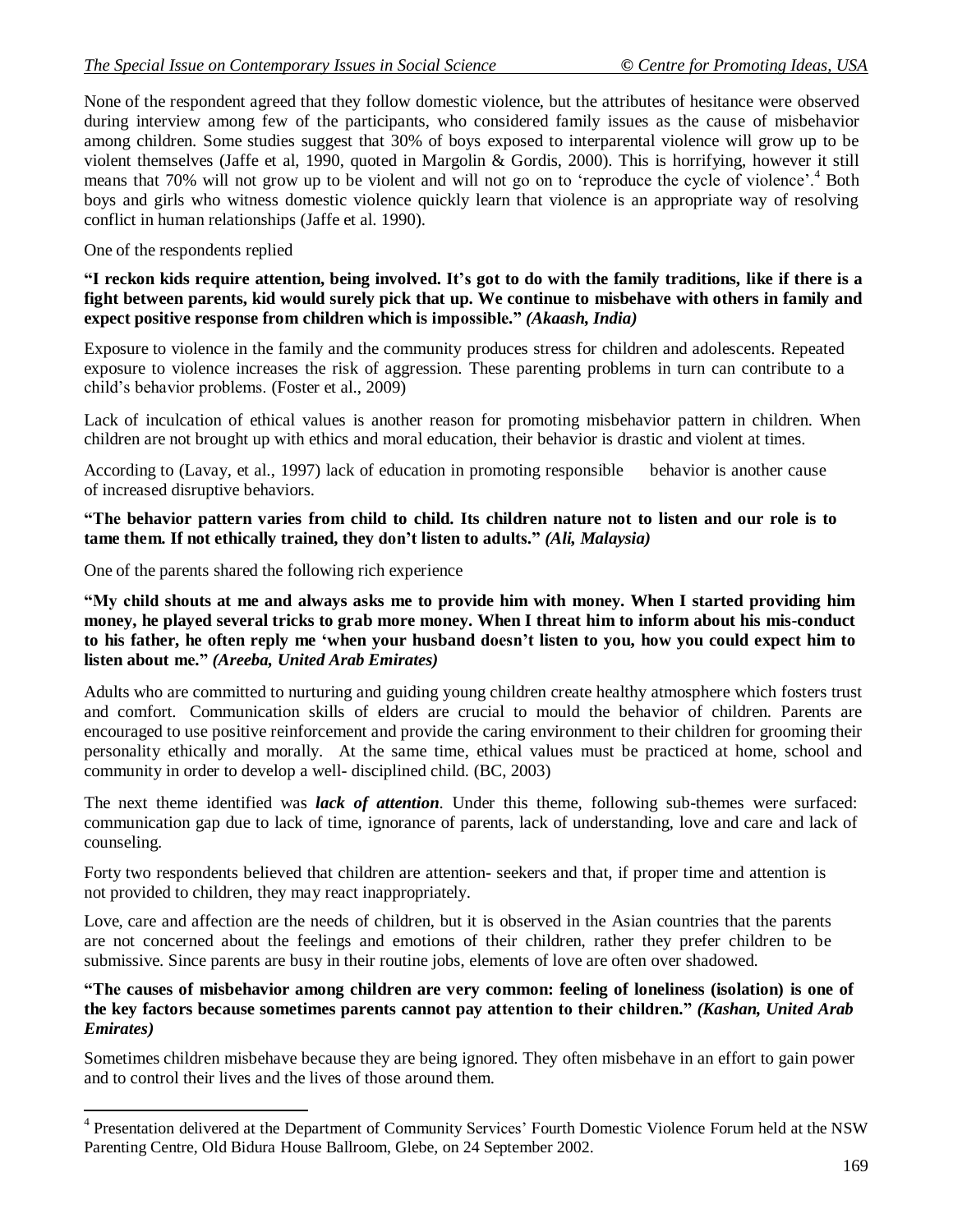A lack of control or ability to achieve a goal often results in frustration and leads them to misbehave. (Hirschi & Wilkinson, 2010)

Many children are not motivated to misbehave but the certain elements trigger them to behave disruptively. If the proper attention is not provided to the children at home, display of children behavior would be visible. Some children are ignored by their parents because they are well-behaved as it is also believed that parent give more attention to child with behavior problem (Barkley, 1997; Barkley, Edwards & Robin, 1999). In such situations, children are positively reinforced for their misbehavior and are encouraged to repeat the same pattern of behavior.

Children are emotional as well as sensitive. When parents, or other significant adults in the child"s life, ignore the child"s feelings and thoughts, the child start thinking that he or she is unworthy or of little value. Without bond of trust and love, children have little or no reason to behave in acceptable ways. Parental love needs to be shown and demonstrated practically. (Barber, 2001)

#### **…they also misbehave to seek attention as they copy actions of their parents.** *(Lee, Malaysia)*

#### **"When the parents fail to give proper attention and homely manners to their children; no guidance and time, children start misbehaving."** *(Rice, Singapore)*

Children of busy parents are at high risk of feeling unloved. As a result, they may test parental love by seeking attention to confirm, whether their parents love them or not.

One of the respondents shared her rich experience in the following words

**"Stubborn children seek attention and if parents fail to provide attention, children misbehave. My daughter feels jealous whenever she finds me with others. Once I fetched water to a disable kid. She asked** for the glass of water as well. I asked her to drink water at her own. She stood there for ten minutes and **was closely observing me. When I came closer and inquired why she was standing, she pulled my hairs and argued why I fetched water to another kid. I believe, my daughter is attention seeker and I have to understand her feelings rather de-motivating her."** *(Shamira, United Arab Emirates)*

Violence in family also lead to ignorance and such parents are unable to give attention to the attention seeking children. One of the respondents replied

#### **… it is because of imbalance emotional and psychological development due to various reasons such as spending rare time with parents…** *(Alia, Pakistan)*

According to Oklahoma State University (1914), some children feel their parents do not like them or do not talk or spend time with them. Such children try to seek attention for which they even get in trouble to be noticed by a parent.

Communication gap also create difference in thinking pattern of children and their parent. Lack of communication create imbalance between work and family. Children always want to share their feelings and their day to day activities with parents, but when they are neglected, it is impossible for parents to know what their children are thinking about. When parents are unable to give spacious time to their children, communication gap emerge, which develop negative perception about parents.

Communication gap also create difference in thinking pattern of children and their parent. (Ryan, Olivia & Ryan**,** 2010) believe that children imitate us. If we can un-busy ourselves to truly listen attentively enough to our children, we can control their behavior problems.

These days, children use internet, mobile phones and electronic media to entertain themselves during leisure time. Thirty respondents identified *media* as one of the major causes of changing behavior pattern among children. Under this theme, following sub-themes were highlighted: western culture, modernism, change in lifestyle and attitudes. The development of globalization and boom of media industry has attracted youngsters to adapt media culture. The world is changing fast and media is playing very important role in molding children behavior. At one side, media helps to keep us up-to-date and disseminate knowledge but at the same time, it is so powerful that it can mould our thinking in an inappropriate way.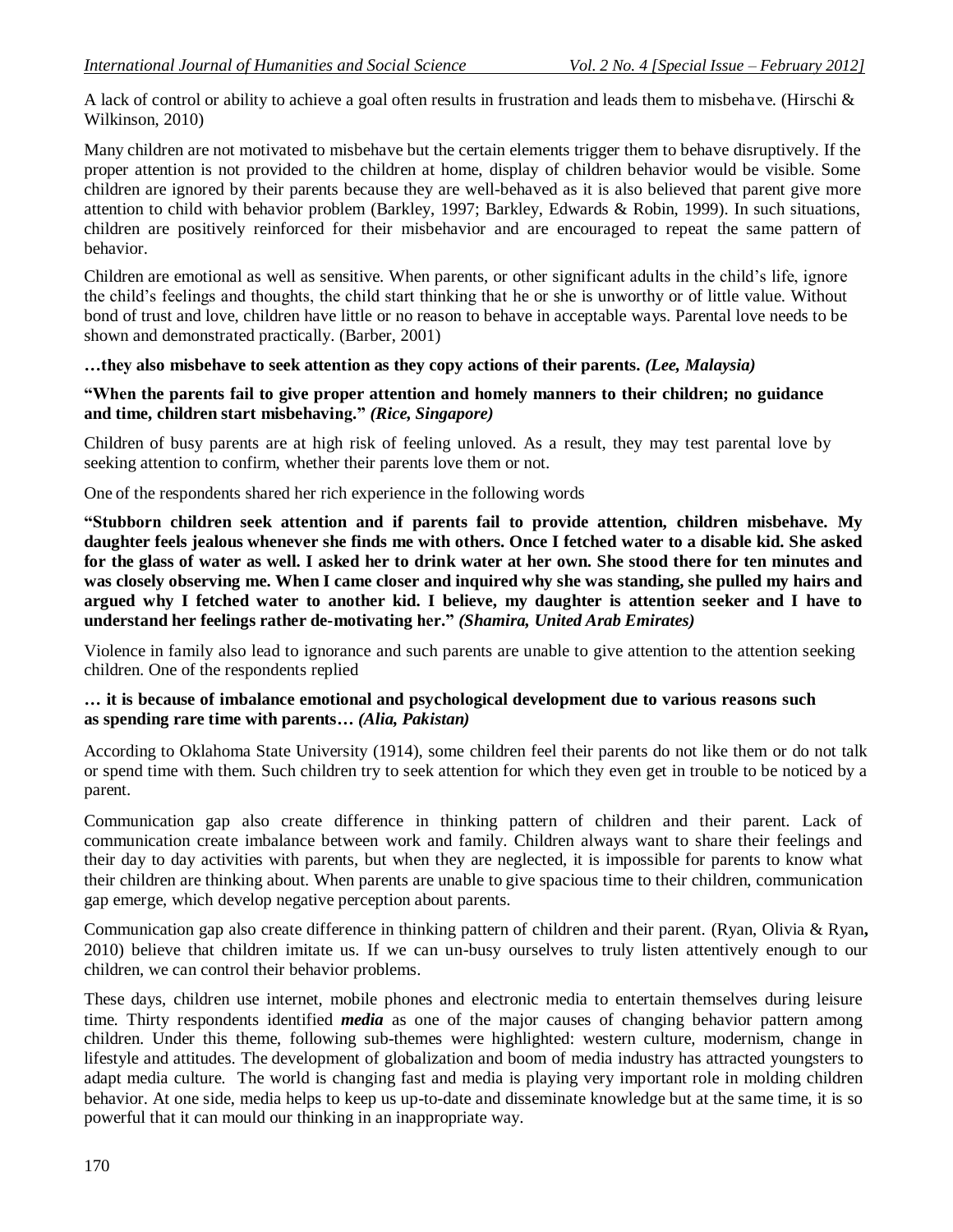Children learn by observing, imitating, and making behaviors their own. Aggressive attitudes are learned by watching violent shows on television and internet.

Media has changed the lifestyle of children. They are more demanding and want to imitate the glamorize world, as shown on media. One of the respondents said

**"Excess exposure to action videos and bollywood films has changed the behavior pattern of my child. He** used to fight with kids and also use abusive language at home. Once he was a submissive child but now, **he demands things. If his demands are unfulfilled, he threats us that he would run away from home."** *(Syed Muhammad, India)*

According to the (AAP, 2001) extensive research evidence indicates that media violence can contribute to aggressive behavior, desensitization to violence, nightmares, and fear of being harmed. …Since they cannot discriminate between fantasy and reality, they adopt the circumstances, attitudes, and behaviors portrayed by entertainment media.

Two of the respondents supplemented their personal experiences

**"Print and electronic media, films, internet and mobile phones are the main causes of behavior among children. My children love to see wrestling. They fight with the other kids. Moreover, my daughter love to use internet and has learnt some abusive languages, which she used in school and was informed to us by Principal. The more problematic situation aroused when my daughter demanded for the same dress, as**  shown on a ty show. When we refused her demand, she didn't take food for the whole day. Unfortunately, **we were bounded to fulfill her demand."** *(Neha, United Arab Emirates)*

**"Violence from media, culture of internet and many other means of communication lead to misbehavior. My children are very demanding and they follow western culture because of media. They try to imitate and prefer to be a couch potato."** *(Farheen, Pakistan)*

Recent research (Tompkins, 2003) has shown that children who view media violence are more likely to have increased feelings of hostility and decreased emotional response. One of the respondents said

# "Mainly it's the media culture they are brought up in; media is playing a tricky game in spoiling children. **My children do not follow strict rules because of influence of media to reply back to parents. They learnt such behavior from soaps and movies."** *(Shelton, United Arab Emirates)*

In a massive meta-analysis of research into the connection between violent media and aggressive behavior in children, social psychologist Craig Anderson and colleagues found clear and consistent evidence that even short-term exposure to violent media significantly increases the likelihood that children will engage in both physical and verbal aggression as well as aggressive thoughts and emotions (Anderson et al., 2003).

To control the behavior issues of children, parents must try to suggest children to watch positive content. Parents should accompany their children to watch informative and educational programs. Moreover, the usage of internet must be tracked by parents.

The next category identified during interview is *de-motivation*. The Sub- Category are discouragement; restriction in taking own decision; high expectations; avoid children"s opinion. Twenty two respondents are in favor that when the behavior problem in children occur due to de- motivation. Many children are commanded by their authoritarian parents, resulting in narrowing the limitation of broader thinking. Parents expect their children to acquire highest marks in examination, which also cause frustration and fear in children. Children are often treated as puppet and their opinions are de-valued.

Children of authoritarian parents are often anxious about social comparison, fail to initiate activity, and have poor communication skills. Children whose parents are neglectful are socially incompetent. They show poor self-control and do not handle independence well.

Many Asian parents force their children to get good grades in examinations. Moreover, parents expect their children to get highest degree and employment. If a child is not intelligent, parents still expect them to get good grades. This leads to frustration among children.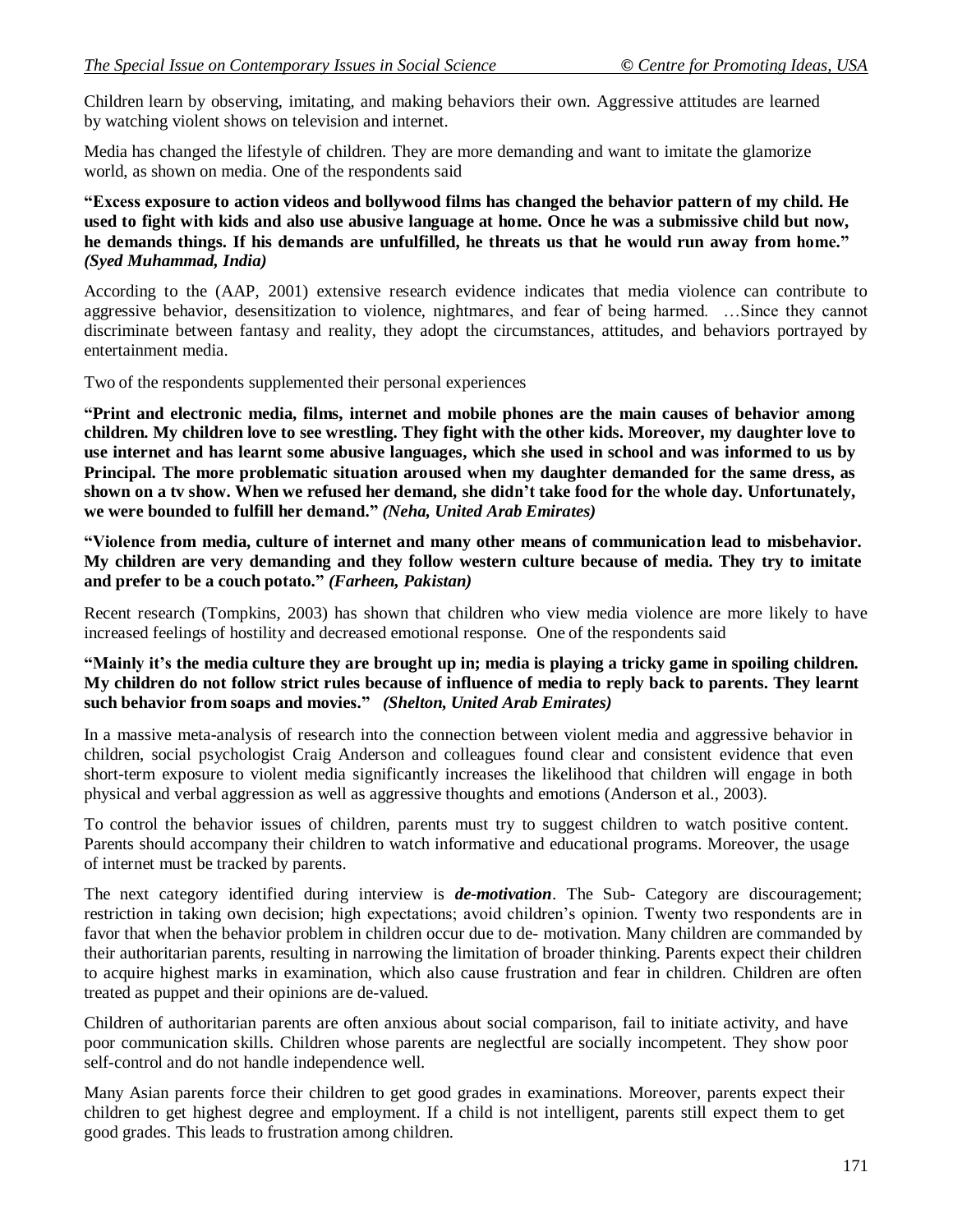#### One of the respondents said

**"During my childhood and adolescent my parent never valued my opinion …today one of my children has opted for fashion designing. I appreciated her opinion. She is a talented child and she obeys me. She is mature enough to take her own decisions, which every parent should understand."** *(Shamita, India)*

According to Common Wealth of Australia (2009), over time children develop particular patterns of thinking and behavior that further shape the ways they interact with others and how others respond to them. Children who don"t receive praise for positive things may misbehave in order to get the attention they need from their parents. (Barber, 2001)

Children who don"t receive praise for the good and positive things they do may become discouraged. They may misbehave in order to get the attention and closeness they need from their parents. (Barber, 2001)

One of the respondents said

### **"I talk to my kids politely and try to cooperate with them. Sometimes I become harsh, which lead them to misbehave."** *(Julie, Malaysia)*

Parents should avoid discouraging their children. They must encourage and stand with their children's decision. Motivating and appreciating children would surely built confidence, which is important to be a successful person in life.

The last category identified is *Favoritism*. The sub- category included impartiality; discouragement; discrimination.

Sixteen respondents agreed that it is due to favoritism among the children that children start thinking negative about parents and often misbehave to seek attention. Differences in child rearing seem to be responses to the differences among infants (Anderson, Lyttonm and Romney, 1986; Barklet and Cuningham, 1979; Maccoby and Jacklin,1982). Many parents, unfortunately, do just the opposite and feed sibling rivalry.

According to Barber (2000), parental favoritism can be a major cause of conflict and leads to social problems.

One of the parents said

### **"When mother starts discrimination among their children, children behave with negative attitude. Parents are pleased by the cute kids while the ugly ducklings are neglected. This neglected attitude leads them to misbehave."** *(Kanwal, Pakistan)*

Caspi (2011) believes that favoritism has multiple perspectives. Many children consider their siblings as rival and feels that their parents are giving more importance to one child over other. Parents often label (good or bad) children and give more privileges, are less strict, and generally express more warmth towards good children. One of the respondents highlighted the issue of favoritism in the following words

### **"…My children pick things very quick, whether it"s good or bad. I never favor one child over other, but my elder son thinks just the opposite. He thinks that I am his biggest enemy and that I underestimate him and favors my youngest child."** *(Jawwad, United Arab Emirates)*

According to (Suitor et al., 2008) being the disfavored child in the family is associated with decreased wellbeing, whereas being the favored child is associated with increased well-being under some circumstances.

#### Two of the respondents shared

**"My children misbehave because they are curious to inquire. My children want to experience what they are inquiring about rather being stopped by us and when a younger sibling is being loved by us, the older child misbehaves to get attention."** *(Malik, Pakistan)*

**"My children are hyper and I am dealing with this issue since 4 years. Behavior problem is natural by** default that every person does at every age level, but the intensity varies in my kid because I give more **time to my younger kid than to elder."** *(Rayan, Singapore)*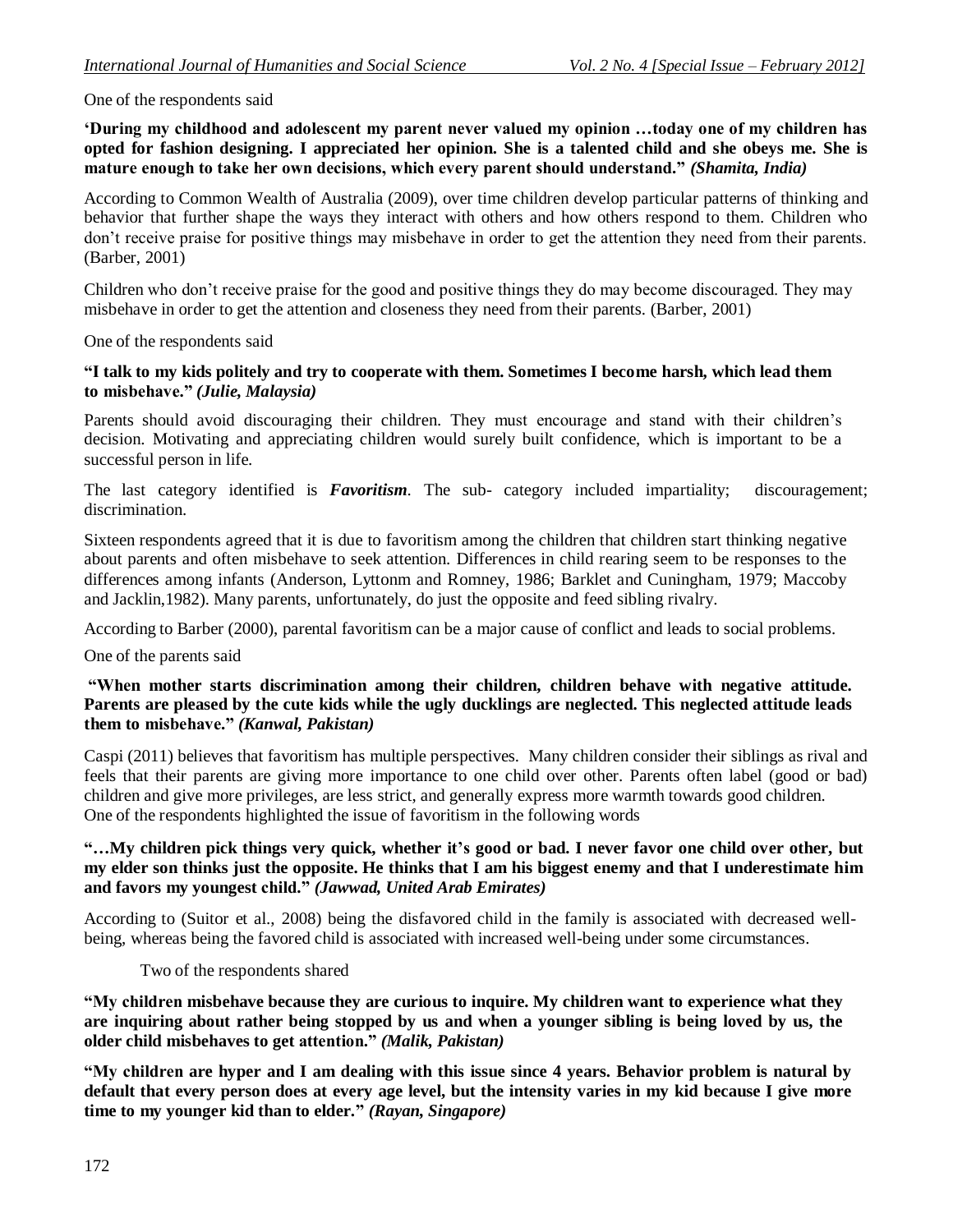In order to stop favoritism parents need to demonstrate equality among all children. Parents need to practice the highest moral standard among them and admit their faults and mistakes to each other and to their children without hesitation and present a strong will to correct their behaviors immediately. (Liau, 2009: p.142).

# *Conclusion*

In South East Asia, children can only grow confidently if they are secure, function independently and confidently. A frightened child cannot achieve social satisfaction unless proper environment is provided to them. Positive reinforcement, proper love, time and healthy environment are the basic emotional needs of children. These techniques would surely modify violent behavior.

# *Recommendations*

Few of the recommendations, provided by the parents to control behavior problem of children are

- 1. Instead of showing them western culture, we must try to shift their focus on educational activities.
- 2. I suggest that let kids participate in making decisions; don"t ignore your child"s behavior; talk calmly and keep your anger under control.
- 3. Love is the most powerful tool to control child"s behavior problems.
- 4. Be a role model. We must keep family fights away from children. Their choices and demands should be respected.
- 5. We must keep an eagle eye on the activities of our children.
- 6. Proper guidance should be provided besides explaining things from time to time.
- 7. We must consider our children as our friend. We should provide them ethical training.

Our personal examples may also help to mould their behavior.

- 8. At times we expect a lot from our children, which should be avoided. Rather lecturing them, we must spare some them time to understand their mood and feelings.
- 9. We must provide them proper counseling and teach them ethics during early years of childhood.
- 10. We must never give them negative remark, rather appreciate their work.
- 11. Avoid being judgmental and never make them feel about anything.
- 12. We must try to reduce the communication gap in order to control children behavior.
- 13. Never de-motive them directly as it is a negative step which may lead them to negative side of life.
- 14. We should avoid being dictator and should have positive attitude towards our children.
- 15. Good homely environment plays crucial role in improving children behavior as well.

# *References*

- American Academy of Pediatrics. (2001). Media violence. *American Academy of Pediatrics, 108*(5)*,* 1222-6. Retrieved, December 31, 2011 from http://aappolicy.aappublications.org/cgi/content/full/pediatrics
- Anderson, C.A., Berkowitz, L., Donnerstein, E., Huesmann, L.R., et al. (2003). The influence of media violence on youth. *Psychological Science in the Public Interest, 4*(3). In Ciccarelli, S., & Meyer, G. (2006). *Psychology- South Asian Edition.* Delhi: Dorling Kindersley
- Anderson, K.E., Lytton, H., & Romney, D.M. (1986). Mothers' interactions with normal and conductdisordered boys: Who affects whom? *Development Psychology, 22,* 604-609
- Bandura, A. (1977) *Social Learning Theory.* New York: General Learning Press.
- Barber, K.E. (2001). *Why Children Misbehave.* Washington State University Cooperative Extensi. Retrieved, December 31, 2011, from http://cru.cahe.wsu.edu/CEPublications/em4779/em4779.pdf
- Barber, N. (2000). *Why parents matter- parental investment and child outcomes.* Westport: Greenwood Publishing Group.
- Barkley, R. (1997). *Defiant Children: A Clinician's Manual for Assessment and Parent Training*, NY: Guilford Press.
- Barkley, R., Edwards, G., & Robin, A. (1999). *Defiant Teens: A Clinician's Manual for Assessment and Family Intervention*, NY: Guilford Press.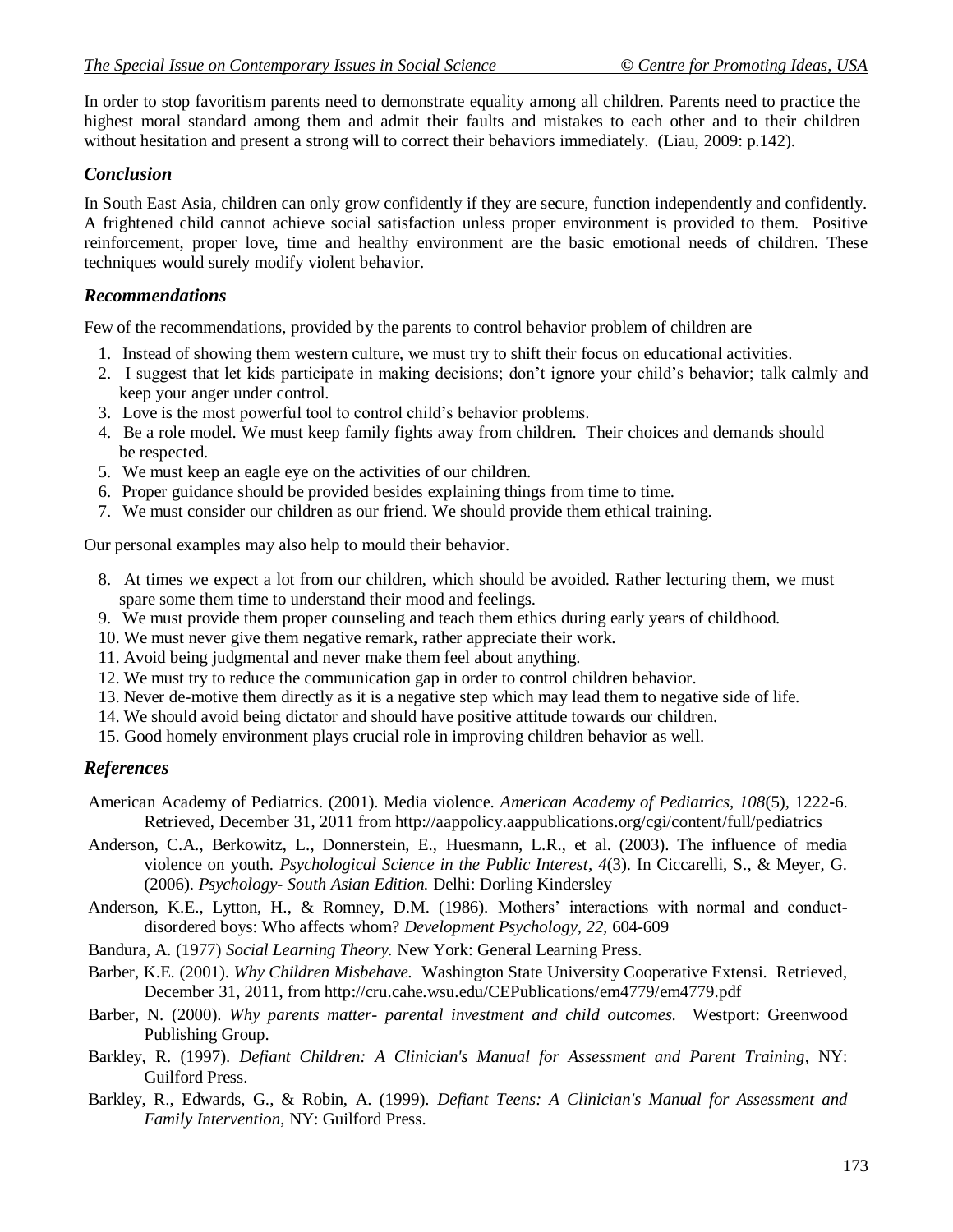- Barkley, R.A., & Cunningham, C.E. (1979). The Effect of methylphenidate on the mother-child interactions of hyperactive children. *Archives of General Psychiatry, 36,* 201- 208.
- Becker, C. (1992). *Living and relating: An introduction to phenomenology*. CA: Sage
- Bernstein, J. (2006). *10 days to a less Defiant Child.* New York: Da Capo Press.
- British Columbia. (2003). *Guiding Children's Behavior.* British Columbia: Ministry of Health Planning.
- Bruyn, S. T. (1966). *The Human Perspective in Sociology: The Methodology of Participant.* New Jersey: Prentice-Hall, Inc.
- Caspi, J. (2011). *Sibling Aggression- Assessment and Treatment.* New York: Springer Publishing Company.
- Charles, C. M. (1999). *Building Classroom Discipline.* New York: Addison Wesley Longman. Inc. In Seidman, A. (2005). The Learning Killer: Disruptive Student Behavior in the Classroom. *Reading Improvement, 42*(1), 40-46.
- Colaizzi, P.F. (1978). *Psychological research as the phenomenologist views it.* In Valle, R.S.. & King, M. (Eds.). (1978). *Existential phenomenological alternatives for psy*chology. New York: Oxford University Press.
- Common Wealth of Australia. (2009). *How serious behaviour problem affect children.* Retrieved, December 31, 2011, from http://www.kidsmatter.edu.au/primary/uploads/2009/09/serious-behaviouroverview.pdf
- Creswell, J. W. (2006). *Qualitative inquiry & research design.* London: Sage Publications.
- David, I. (2001). Young Australians and Domestic Violence. *Australian Institute of Criminology :Trends and Issues in Crime and Criminal Justice, no. 195*
- Deci, E. L., & Ryan, R. M. (2000). The 'what' and 'why' of goal pursuits: Human needs and the selfdetermination of behavior. *Psychological Inquiry*, *11*, 227-268.
- DeHart, T., Pelham, B., & Murray, S. (2004). Implicit dependency regulation: Self-esteem, relationship closeness, and implicit evaluations of close others. *Social Cognition, 22,*
- 126–146. In Richardson, D. (1914). *Guiding Young Children Series: Why Children Misbehave.* Cooperative Extension Service. Oklahoma State University
- Deitz, S. M., & Hummel, M. D. (1978). *Discipline in the schools- A guide to reducing misbehavior.* New Jersey: Educational Technology Publications.
- Dreikurs, R., Cassel, P., & Dreikurs, F.E. (2004). *Discipline without tears: How to reduce conflict and establish cooperation in the classroom.* New Jersey: John Wikey & Sons.
- Fletcher, P. (2004). *In search of underlying themes: phenomenological approach*. University of Sydney. Retrieved, December 20, 2011, from www.physics.usyd.edu.au/~fletcher
- Forsstrom- Cohen, B. & Rosenbaum, A. (1985*).* The effects of parental marital violence on young adults: an exploratory investigation*. Journal of Marriage and the Family, May,* 467- 472
- Foster, S., Patricia, B., & Biglan, A. (2009). *Preventing behavior problems: what works.* Belgium: International Academy of Education & Geneva: The International Bureau of Education. 19.
- Groenewald, T. (2004). *A phenomenological research design illustrated. International Journal of Qualitative Methods*, 3(1). Retrieved December 28, 2011 from http://www.ualberta.ca/~iiqm/backissues/3\_1/html/groenewald.html
- Guez, W., & Allen, J. (2000). *Behavior Modification.* France: UNESCO
- Hart, A. (1992). *Stress and your child: Know the signs and prevent the harm stress and your child.* Dallas: Word Publishing Group books.
- Hirschi, T., & Wilkinson, E. (2010). *Protecting our children- Understanding and prevention abuse and neglect in early childhood.* Boston: Houghton Mifflin Company

Holloway, I. (1997). *Basic Concepts for Qualitative Research.* London: Blackwell Science Ltd

- Hughes, H.M. (1988). Psychological and behavioral correlates of family violence in child witnesses and victims. *American Journal of Orthopsychiatry*, *58*(1), 77-90.
- Jaffe, P., Wolfe, D., Wilson, S., & Zak. L. (1986). Similarities in behavioral and social maladjustment among child victims and witnesses to family violence. *American Journal of Orthopsychiatry*, *56*(1), 142- 146.